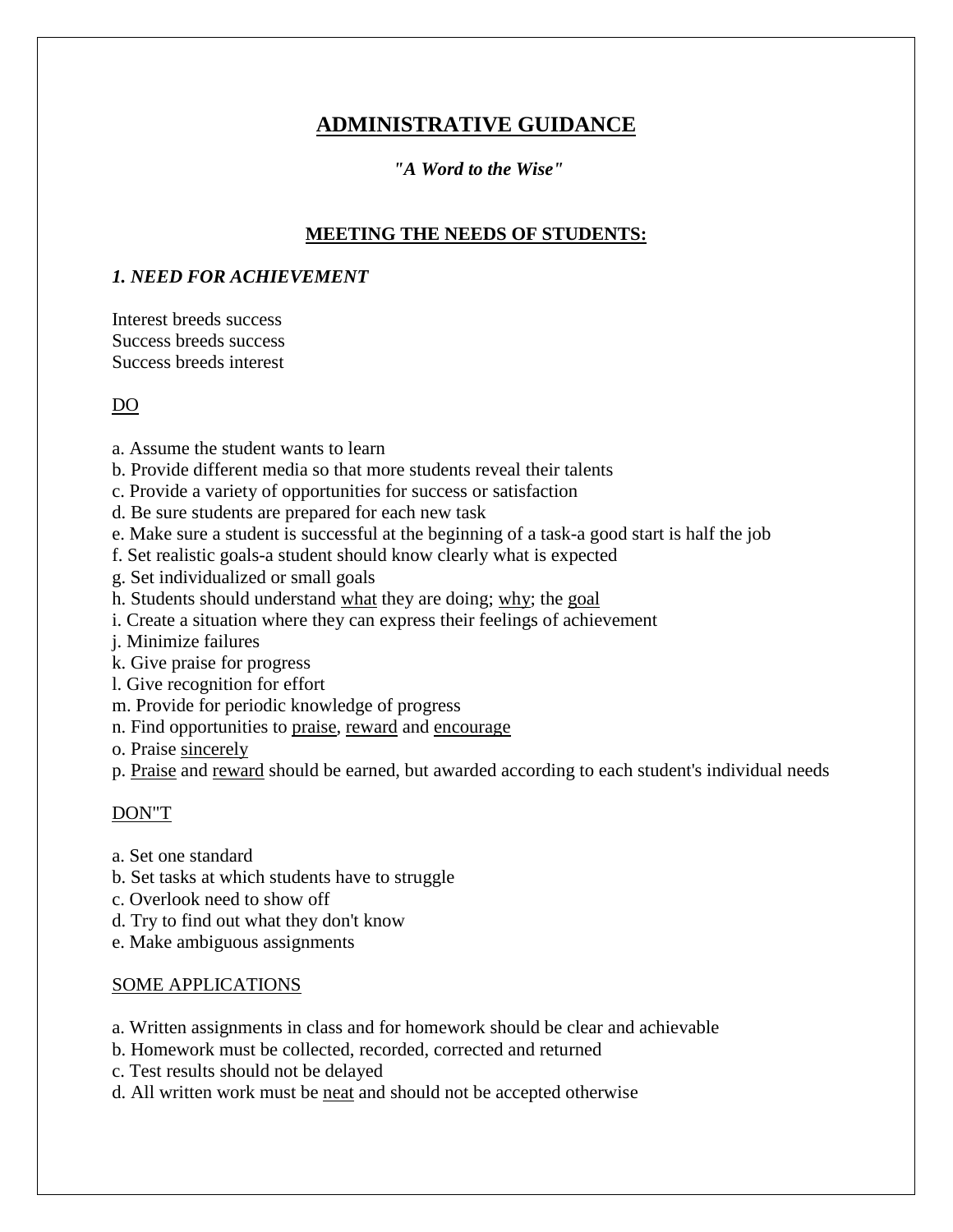e. Keep in folder all written material; show change and improvement over long period of time f. Summarize at the end of the day what was accomplished. Give students opportunity to summarize what was accomplished during day, week, unit, etc.

g. Sometimes students may want to write to parents what was accomplished.

h. Ask students to recite what they know

i. Give a helping hand

j. Communication with parents-goals, accomplishments, reports of students

## *2. NEED FOR BELONGING*

Feeling of importance and individuality Feeling of being accepted by the teacher Feeling of being accepted by the group

## DO

a. Notice interesting or different things about student; i.e. new clothes

b. Try to find opportunities to say "shalom" individually, especially to those that need special attention

c. Rotate officers and committees

d. Find some opportunity to give attention individually, I.e. recess, during seat work

### DON"T

- a. Show favoritism
- b. Have a few students chosen all the time
- c. Single out students, i.e. Yaakov is the only one who did not do the assignment
- d. Ridicule or embarrass
- e. Point out or emphasize difference
- f. Isolate
- g. Ignore

### SOME APPLICATIONS

- a. Encourage participation in G.O. and Student Council activities
- b. Elect class officers; committees and appoint committees
- c. Post names of officers, committees, monitors on bulletin board

d. Teacher and class call when student is ill; committee sends get well cards

e. Make point to welcome back absent students, "We missed you."

f. Class newspaper, school newspaper-find opportunities to have student's name printed in different media

g. Call student's name often-wants to be heard (not "you" or "next")

h. Concept of belonging (sense of identification) to "Klal Yisrael"; build up pride in being part of Torah Jewry-clippings about Torah Jews etc.

i. School and interschool religious activities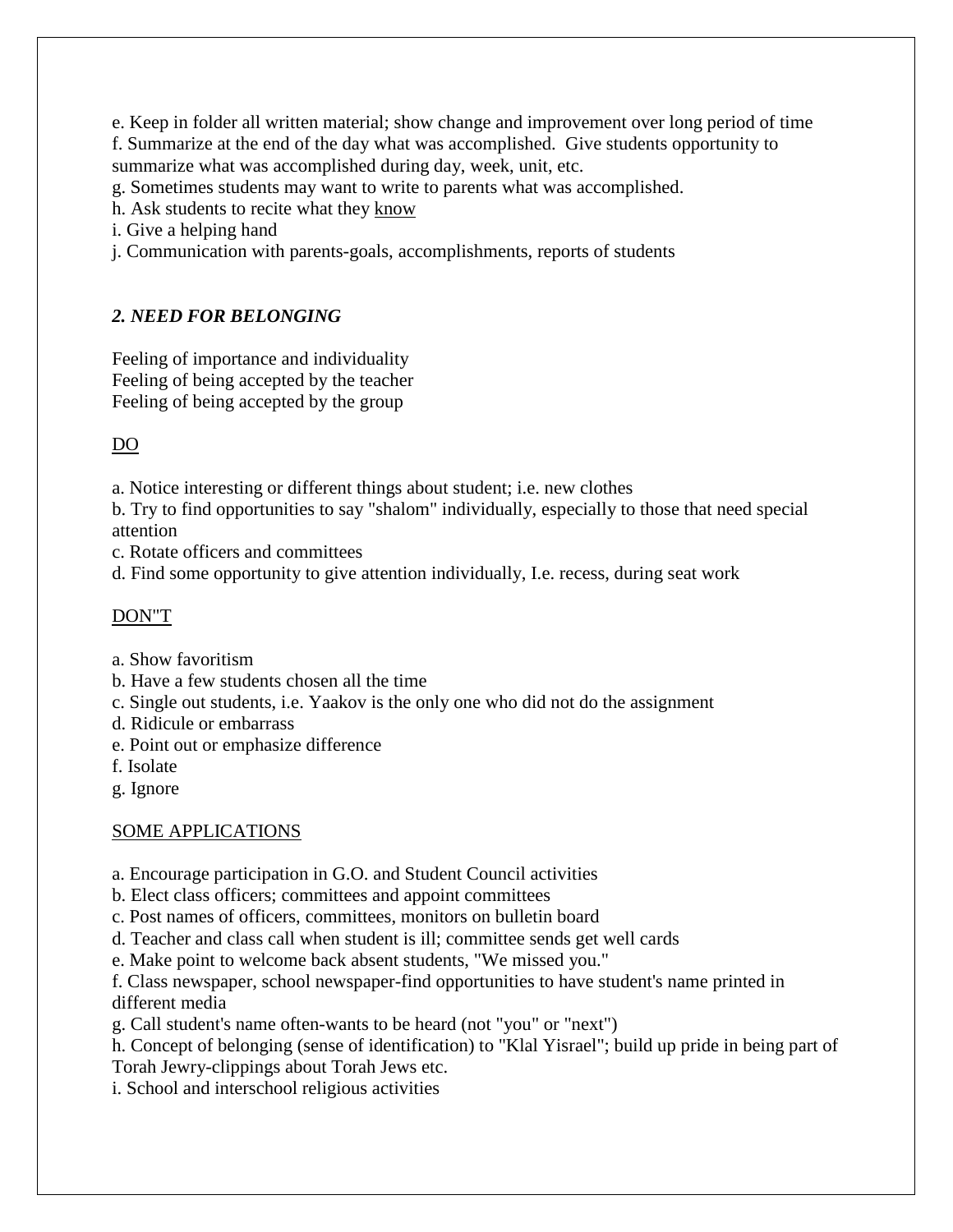### *3. NEED FOR AFFECTION AND ACCEPTANCE*

Understand and accept students' feelings Be kind but firm Consequence of lack of affection-aggress, aggressiveness, hostility, submissiveness

### DO

a. Accept each student as an individual-unique

b. Care for each student and let him/her know that you like and care for him/her

c. Treat and talk to them with respect-don't hurt them needlessly (don't nag)

d. Be sensitive to their dress, plans, hopes, worries

e. Take an interest in their lives in and out of school

f. Affection shown by trust in the student, tone of voice, smile, warmth

g. Avoid rejecting students

h. A classroom with a secure feeling is more concerned with learning. Guard the student's selfesteem

j. Agree to discuss the student's progress by phone during period until next conference or parentteacher conference

k. Critical comments – if a pupil falls short in any respect (attendance, scholarship, manners, cooperation, etc.) it is our obligation to so inform parents. But it must be done tactfully and directed to getting parents to cooperate in improving the situation.

### **COMMUNICATING WITH PARENTS:**

The school's first line of communication is the report card. It affords the school an opportunity to give parents a rather complete view of their son or daughter's progress.

The comments are keys to the effective use of the report card and should be completed with care.

The follow up conference at the end of the first and third quarters provide for the opportunity for cooperative and parallel efforts of school and home. Both parents and school can learn more out of the "whole" student as a result.

The following guidelines are offered in this light:

### *PLANNING THE CONFERENCE*

a. Make sure that the purpose of the conference is clear in your own mind

b. Indicate to the parent that the conference is for a short period of up to ten minutes and that if

more time is needed another appointment can be arranged

c. Arrange furniture so that the parent will be comfortable

d. Have no desk, table or other barriers between you and the parent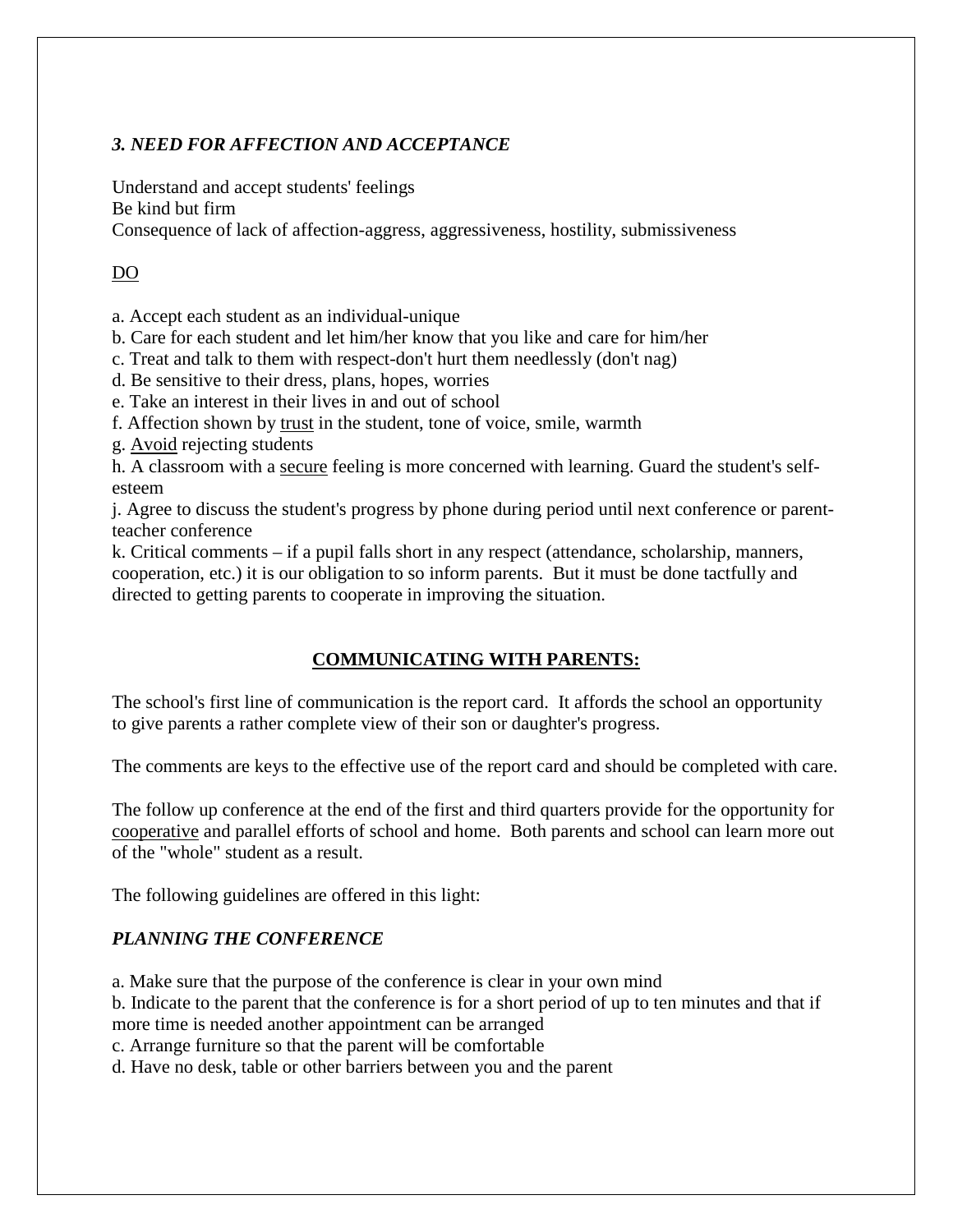e. Before the conference, analyze any pertinent information you may have concerning the student and parents. Since you are to report progress, be sure that all the information you need is at hand.

f. Have copies of the student's work on hand

### *CONDUCTING THE CONFERENCE*

a. Greet the parents in a friendly, natural way and ask them to be seated

b. Express your appreciation for their coming to the conference

c. In approaching the subject of the conference, make the parents feel interested and free to talk with you. Lead up to the subject casually. An excellent means of beginning the conference is to show the parents some work the student has done that is particularly good.

d. Bring out the purpose of the conference. It is best to get to this point as early in the conference as possible.

e. Let the parents talk without interruption until they have said everything they want to say. Nothing helps a person who is emotionally upset to gain control of his emotions and to think rationally about a problem more quickly than to have a sympathetic listener who does not interrupt.

Many parents tend to become dominating or cross examine, or to become patronizing in exercising a counseling or guidance function. A conference is almost certain to produce undesirable results unless the teacher is a merely gracious listener, and admits inadequacies and possible errors.

f. Point out the student's strengths and virtues before you mention his /her weaknesses. Parents always feel better when they know their child is succeeding at something.

g. Reflect the parents' feelings in your remarks to them. If a parent says, "Debby isn't doing as well in school as she should be," reply with something like, "You think Debby is not doing as well in school as you'd like." Don't say, "I think Debby is doing fine" or "Debby is not doing well."

h. Use the content of the parents' remarks and questions.

i. As needed, summarize the main points that are brought out, i.e. "Debby seems to be getting along fine at home but she often has trouble at school. Is that how you see it?" Help the parents see the problems more clearly as the interview progresses.

### *ENDING THE CONFERENCE*

a. Outline what you and the parents intend to do as a result of the conference.

b. End the conference on an optimistic, rather than a pessimistic note, and mention the student's good points rather than the weaknesses.

c. Complete the parent-teacher conference report form so that the office may have a record of your conference.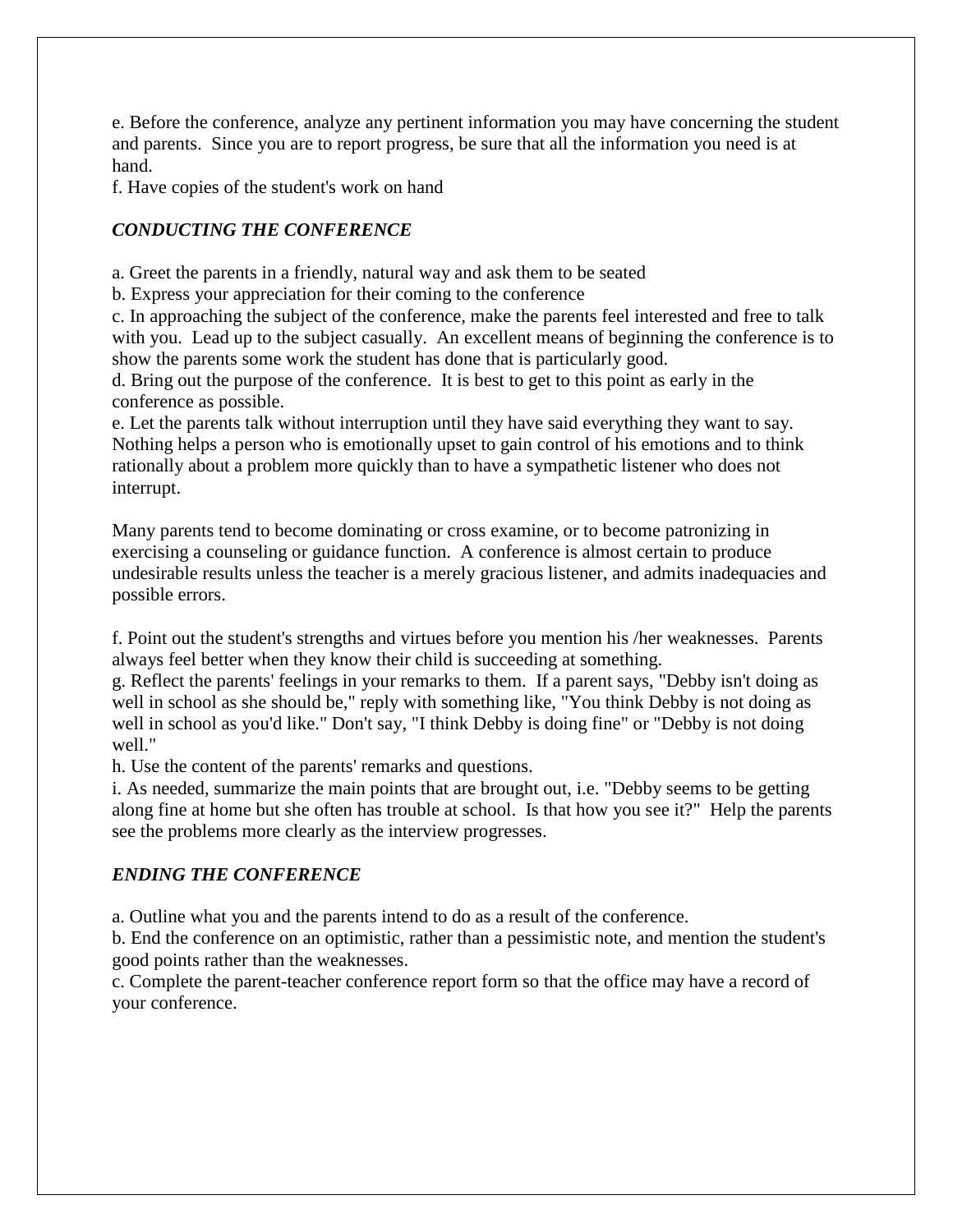#### **THE HOMEWORK BILL OF RIGHTS:**

### *WHAT PARENTS HAVE A RIGHT TO EXPECT FROM TEACHERS*

a. Parents have a right to expect that teachers will be sure that the student clearly understands the assignment. It should be definite and concrete and should always have been explained in class. b. Parents should be able to expect that teachers will not give homework for disciplinary reasons. c. When homework is completed and turned in, parents should know that it will be carefully checked by the teacher. Otherwise, it should not be assigned.

d. Parents can expect that assignments will not require the use of books or other materials which are not available in the home or accessible from school or the public library.

e. Homework will be assigned only when it clearly serves a purpose. Students often don't know why they are to do this or that. When assigned reading, for example, they need to be told whether they are to learn specific facts, or if they are to look for the main ideas in the material, whether they are to relate detailed thought, or if they are to draw inferences and conclusions. f. Parents have a right to expect homework to be within the ability of the student. Otherwise, the student will be forced to "borrow" his classmate's work, prevail on Mom or Dad to do it, or forget the whole matter with unpleasant results for all.

g. parents have a right to expect some homework when the pupil has been absent or when he is not working up to expectancy and needs special remedial work.

### *WHAT TEACHERS HAVE A RIGHT TO EXPECT FROM PARENTS*

a. Teachers have a right to expect that the parents will arrange for the child a quiet, comfortable and well lighted place, with ample work space.

b. If the assignment is reasonable, teachers have a right to expect that the parents will cooperate by encouraging their child to do it. Teachers have the right to expect that parents will help the child in his development of good study habits.

c. A student may have difficulty with homework because he/she lacks good study habits. d. Teachers have a right to expect the parents to refuse to carry out the assignment for the student. This does not mean parents shouldn't point out principles involved, help give illustrations, and make some suggestions. However, if they take over and force, cajole, bribe or punish they may see to it that the studying is done, but hardly in a way that suggests that learning can be an interesting occupation and certainly without helping the student grow in his/her ability to assume responsibility.

e. Teachers also have a right to expect parents to take a broad view of the values of various types of homework, since the values differ under different circumstances and conditions.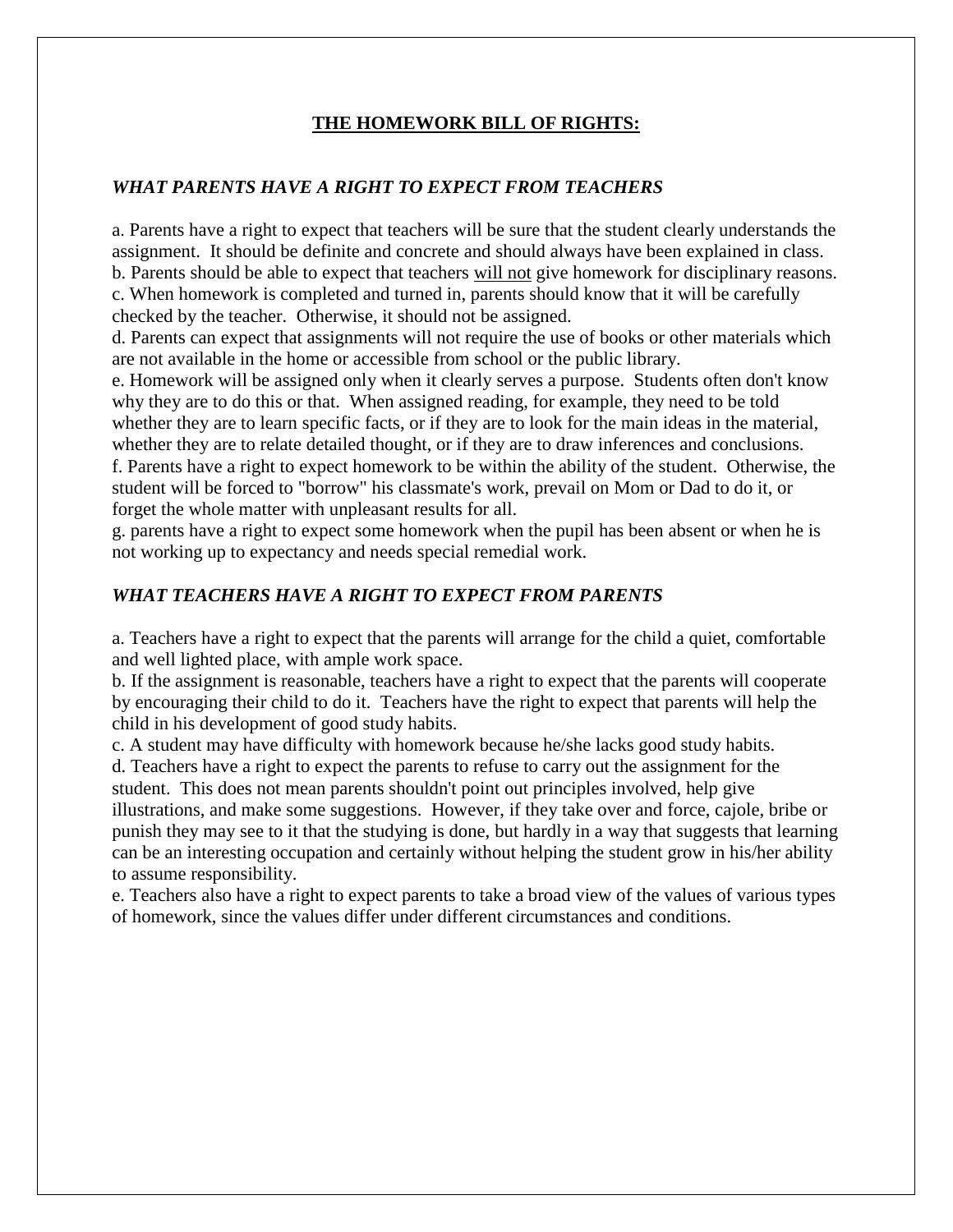### **HOW TO AVOID DISCIPLINE PROBLEMS, SOME GENERAL RULES:**

a. Remember that good discipline begins in the classroom, not the principal's office.

b. Be consistent, fair, firm and prompt in carrying out correction. Seek the cause of the trouble and try to remove it. If you cannot remove it, you are at least more apt to be just if you understand it.

c. Remove cause of irritation. Check on seating as far as ability to see and hear are concerned. d. Never humiliate a pupil in front of the whole class.

e. Be strict with new groups. Be more severe and firm the first few days than you intend to be after the class gets to know you better. Handle your own discipline problems if you want to retain pupils' respect.

f. Make classroom rules together with the students at the beginning of the school year. Be positive in your approach to rules and regulations. Say, "In this class we do so and so...," rather than "Don't do..."

g. Keep rules to a minimum, but enforce those you make.

h. Never discipline a whole class for the infractions of a few or an individual.

i. NEVER assign school work as a punishment.

j. NEVER argue with a pupil. Let him state his case, but do not lower yourself to petty bickering. Keep calm and your voice under control.

k. NEVER make threats which you cannot carry out or do not intend to carry out. Do not scold or use sarcasm, ridicule or insulting remarks. You will only stir up more resentment and cause more trouble. Deprivation of privileges is a very effective form of punishment. Do not hesitate to consult with parents if necessary. This technique frequently works wonders.

l. Nearly all cases can be handled adequately by a private "face to face" talk with the offender. (See below)

m. Only refer disciplinary matters to higher authorities as a last resort.

n. Petty offenders "sent to the office" indicate a weak teacher. Master teachers seldom have trouble with discipline. The best preventative of disorder is an interesting, purposeful, and well taught lesson. If the pupil is motivated to want to learn he will never be a discipline problem.

o. Never stand for rudeness at any time.

p. Make use of the demerit system but do not permit yourself to become a policeman.

### DEALING WITH DISCIPLINE PROBLEMS

#### *DETERMINING THE NATURE OF THE PROBLEM*

 We've all had our share of discipline problems. If asked, we could relate the names of students as well as the specific nature of each problem. That's why it might surprise us to know that what we believed to be the cause of the misbehavior may not be the problem at all. At least it might not be the real problem as far as the student is concerned. That's because there are always two vital visions in every discipline problem-the teacher's and the student's. And it's amazing how often they differ. It is suggested that teachers could solve many more discipline problems if they would do one thing before beginning-get both visions.